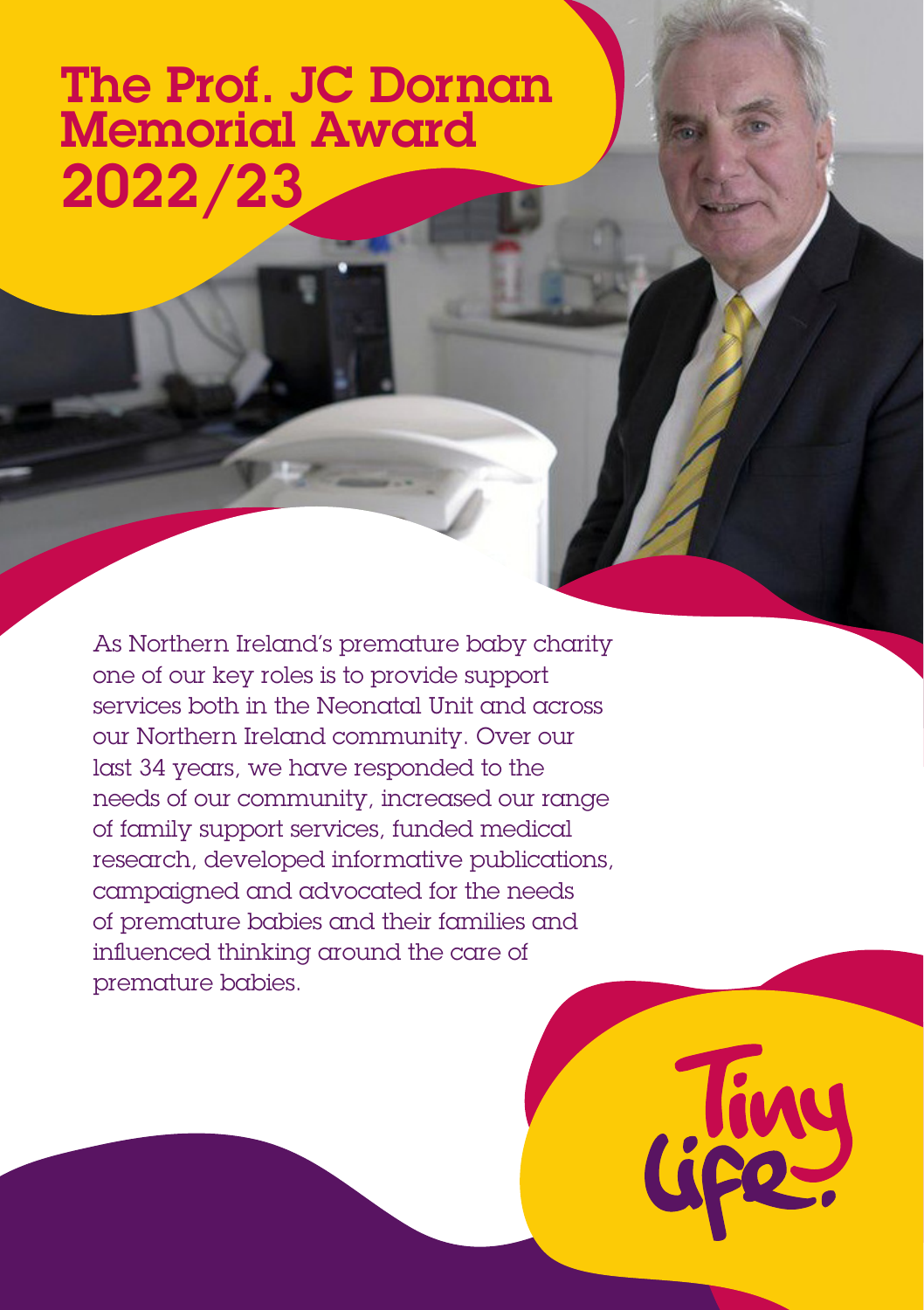As part of our ongoing commitment to improving the care for premature babies and their families in Northern Ireland through research and quality improvement initiatives, and in honour of the life of our founder Professor James Dornan we are delighted to announce the Prof. JC Dornan Memorial Award.

The award is for a maximum of £1500. Applications must be received by 14th September 2022.

### **PURPOSE**

This award is to support research or quality improvement projects directly linked with the Mission and Vision of Tiny Life. Examples projects might be:

- in neonatology, to improve the quality of care
- to improve survival rates
- to ensure improved quality of life for infants after discharge from **NICU**
- to address the short term and long-term health care needs caused by premature birth
- to understand and improve parental or carer perspectives on and experiences of neonatal care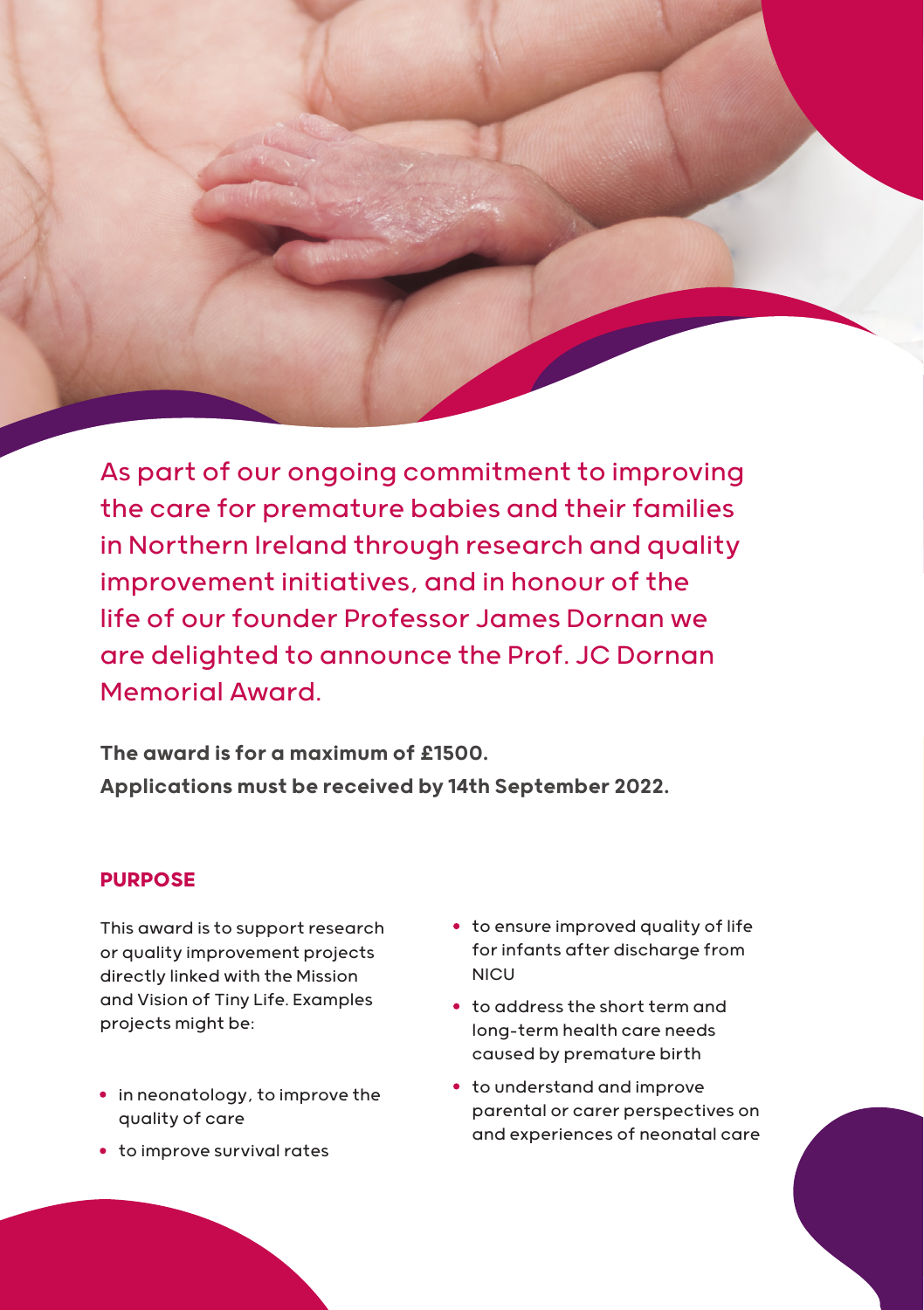# **AIMS**

The aims of this award are:

- to promote new research or innovation with a clear impact pathway that has the potential to deliver a significant contribution to the care of women and/or neonates in Northern Ireland
- Small/ early pilot work that may lead on to further research or clinical practice change
- To take into consideration the views and needs of families with premature or sick newborns.
- To support the development of early-career researchers or individuals involved in quality improvement (basic scientists, clinicians or healthcare professionals including allied health professionals)

### **ELIGIBILITY**

- Applicants can be working in neonatal/women's health or studying within the field.
- Applications are welcomed from scientists, psychologists, clinicians, nurses or healthcare professionals including allied health professionals
- Projects can be clinical or nonclinical
- Applicants must be resident and working/studying in Northern Ireland.
- Early career researchers are encouraged
- Small grant awards are not intended to top-up existing grants
- Applications to fund travel for conference presentations